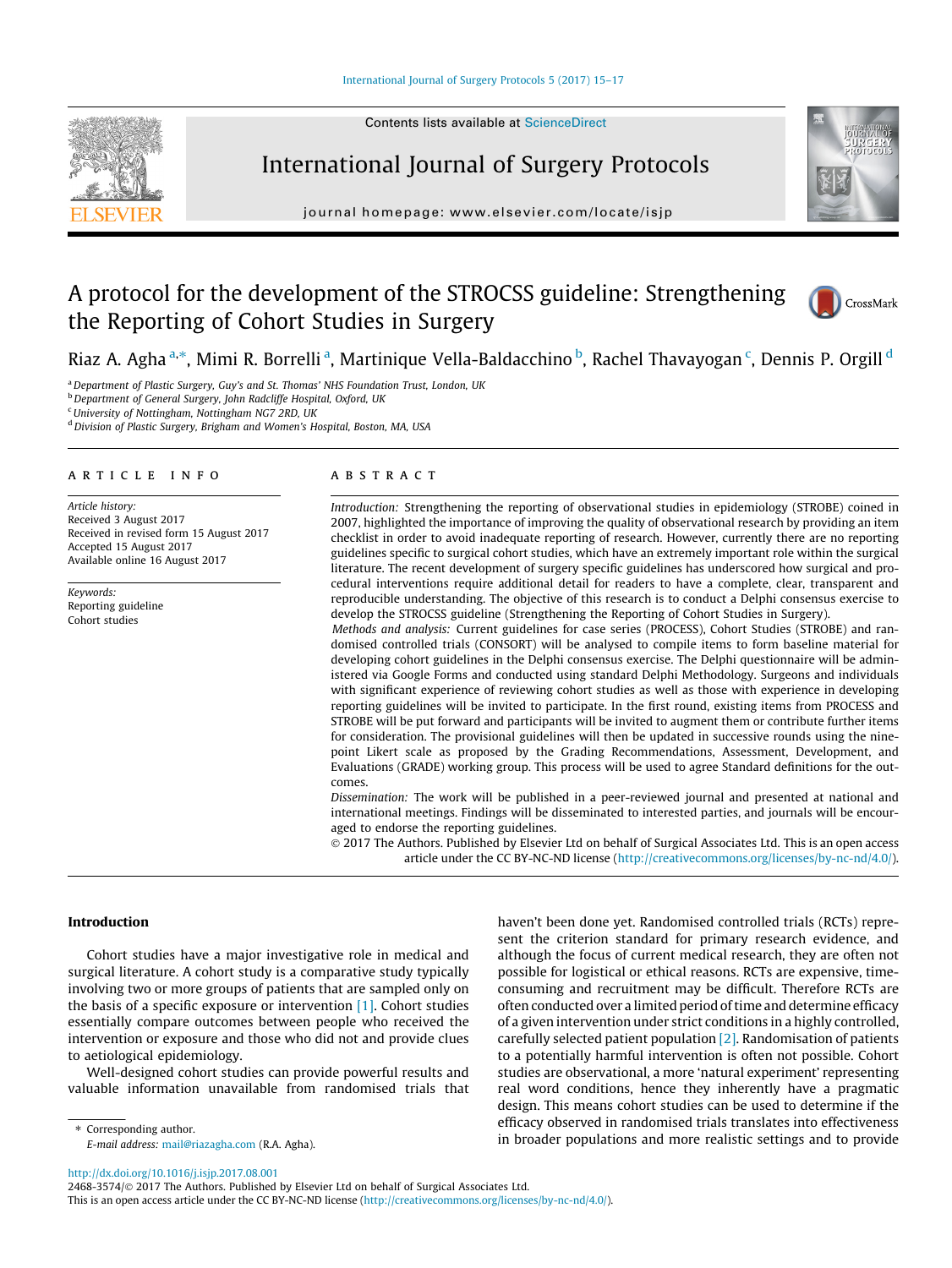information on adverse events and risks [\[3\].](#page-2-0) Likewise, cohort studies can provide ethical grounds for performing RCTs by providing evidence towards a given association. Cohort studies are able to assess causality by reviewing a large databases of patients, and can provide an opportunity for long follow-up [\[2\]](#page-2-0). Cohort studies in the surgical literature are popular. Level 2 or 3 evidence accounted for 20–55% of published research in the top three journals by impact factor in 2013 across six surgical specialties, a significant rise compared with the 2003 figures of 17–50% [\[4\].](#page-2-0) However, work by our group has shown them to be poorly reported in Plastic Surgery [\[5\]](#page-2-0).

Currently there is little guidance to authors with regards to the minimum necessary criteria to report in cohort studies. Journals and authors may adopt the guidelines for other study types, including guidelines for case series (PROCESS) or case reports (Surgical case report 'SCARE' guidelines) developed by our group. However, these are not tailored for use in cohort studies where multiple groups exposed to different interventions exist. Not all the points in these criteria are applicable to cohort studies. For example, mentioning the drug history and past medical history of each participant in cohort studies is not feasible, but is essential when reporting on a single case. However, comorbidities can be summarised in order to assess and compare the fitness of different groups. Additionally, cohort studies are often comparative and additional items required for high-quality cohort studies are not included in PROCESS or SCARE. The STROBE guideline provides guidance on reporting cohort studies, but these are not tailored to Surgery  $[6]$ . The development of the SCARE guidelines, when compared with the CARE guidelines, illustrates just how important a surgery specific guideline is.

Cohort studies must report on the comparison being made, as well as the clinical relevance of a given comparison [\[2\]](#page-2-0). The main form of bias in cohort studies is selection bias. Patients are not randomly allocated to treatment or control groups. Thus, such studies are vulnerable to the possibility that pre-existing baseline differences in prognosis and hidden confounders between two groups may bias the assessment of the effect of an intervention. To minimise selection bias, comparison groups should be carefully selected, for example, by excluding patients with a defined diagnosis or specific characteristics that is known to confound the outcome of interest [\[7\].](#page-2-0) All cohort studies should recognise that unknown confounders could affect the results. Effort should be made to identify and measure potential confounders, followed by a control for any pre-existing confounding factors in statistical analysis, often multivariate analyses  $[2,8]$ . Authors must then also provide information on the distribution of potential confounders in the intervention and comparison [\[8\]](#page-2-0).

There is therefore a need to develop guidelines specifically for use in cohort studies. The objective of this research is to conduct a Delphi consensus exercise amongst experienced cohort study reviewers and editors to develop STROCSS (Strengthening the Reporting of Cohort Studies in Surgery) guidelines.

#### Methods

A similar methodological approach will be taken to that used for developing the SCARE and PROCESS guidelines including Moher et al's guidance on developing reporting guidelines [\[1,9\].](#page-2-0) Relevant points from the PROCESS [\[1\],](#page-2-0) STROBE [\[10\]](#page-2-0) and CONSORT guidelines [\[11\]](#page-2-0), will be used to create a template table to use as baseline material in the Delphi rounds. Guidance from articles appraising cohort studies will also be considered. [\[2,8,12\]](#page-2-0).

## The Delphi process

The Delphi questionnaire will be administered by Google Forms. The questionnaire will be conducted using standard Delphi Methodology  $[13]$ . The same questionnaire will be completed by all stakeholders throughout the process. Participants will be invited to recommend adaptations to the current STROBE items and suggest new ones, with a relevance to surgical cohort studies.

In each success round participants will rate the importance of reporting each item according to a nine-point Likert scale, where 1 indicates not important, and 9 indicates critical. This methodology follows the recommendations outlined by the Grading Recommendations, Assessment, Development, and Evaluations (GRADE) working group  $[13]$ . Items scoring: 1 to 3 – indicates the item is of little important; 4 to 6 – indicate an item is important but not critical; 7 to 9 – indicates the items is critically important.

Items will proceed to the reporting guideline if they are scored between 7 and 9 by 70% of respondents and between 1 to 3 by fewer than 30% of respondents. Likewise, items will not proceed to reporting guidelines if they score between 1 and 3 by 70% of respondents, and between 7 and 9 by 30% or more of respondents.

The questionnaire will be administered through sequential rounds until a final set of items is agreed. The entire process will be conducted electronically. There is no predetermined number of Delphi rounds, but judging on previous work by our group [\[1,14\]](#page-2-0) it is expected that two or three rounds will be required.

#### Participant selection

The panel who helped develop the SCARE and PROCESS guidelines will be invited back. Further participants will be drawn from the Editorial Board of the International Journal of Surgery.

#### Dissemination

The research will be published in a peer-reviewed journal and will be disseminated electronically and presented at national and international conferences. Journals publishing surgical cohort studies will be encouraged to endorse the statement.

#### Ethical approval

No ethical approval is required as patient data is not being directly collected.

#### Sources of funding

None received.

#### Author contribution

RAA – idea conception, revision and final manuscript approval. MRB – drafting, revision, final manuscript approval. MVB – drafting, revision, final manuscript approval. RT – drafting, revision, final manuscript approval.

## Financial interests

None declared. None of the authors have a financial interest in any of the products, devices or drugs mentioned in the manuscripts.

#### Conflicts of interest

No conflicts of interest are declared. The authors have no financial, consultative, institutional and other relationships that might lead to bias or conflict of interest.